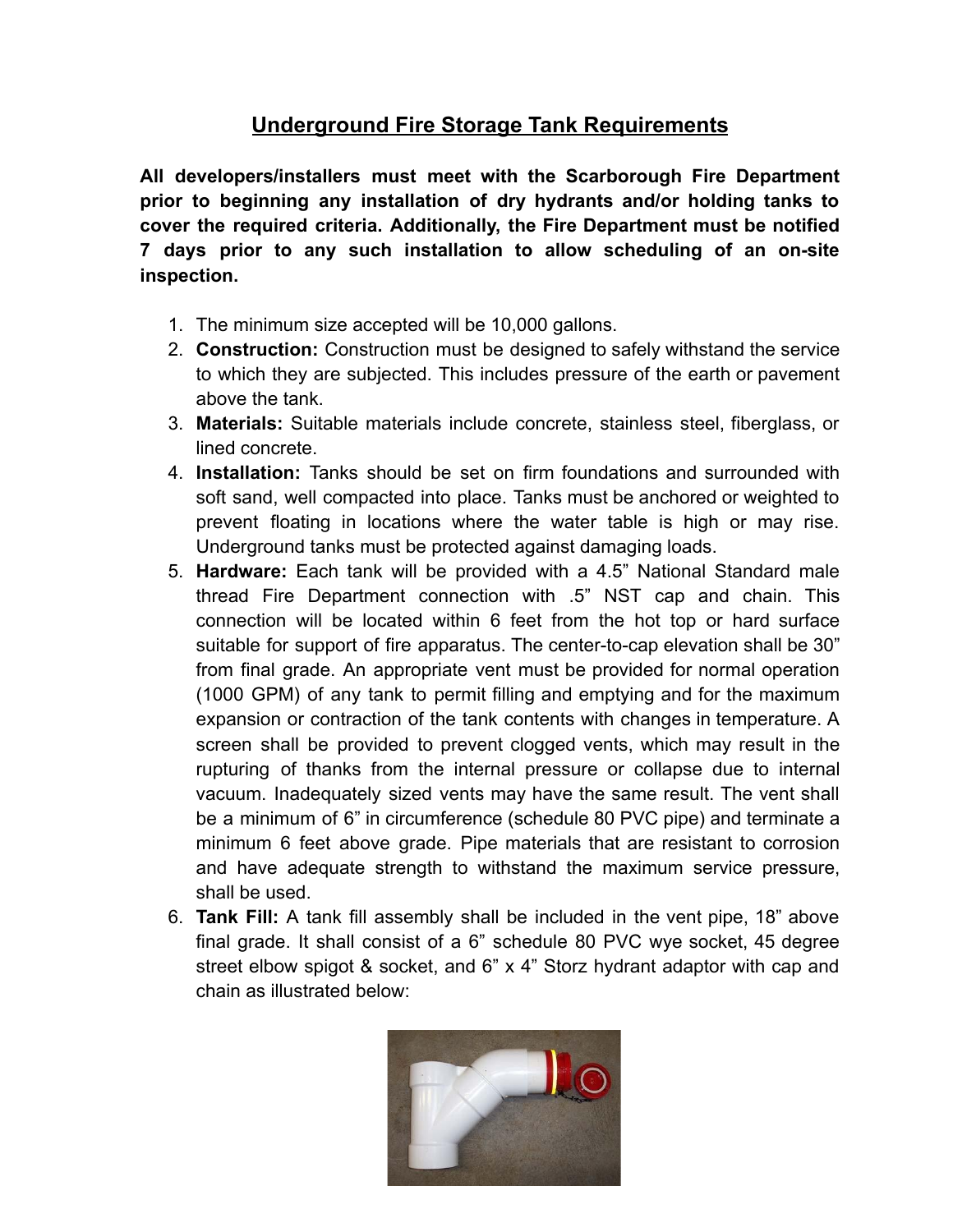- 7. The installer, owner, and/or responsible party for the project shall insure in writing to the Planning Board and the Scarborough Fire Department, that the water in the tank and vertical lift of the hydrant will be protected from freezing. To clarify the pond or river water will rise in the vertical lift of the hydrant, equal to the level of the pond or river, and the water in the tank will rise in the hydrant connection exactly to the water level in the tank, and the water in the vertical lift in all cases must not be subject to freezing.
- 8. The owner or contractor shall be responsible for all maintenance for a one-year period.
- 9. An inspection cover shall be provided that will allow any required maintenance to be done from the inside.
- 10.Two tanks may be connected, or the connection of several tanks to hold the required gallons is allowed if approved by the Town Engineers. There shall be 3 (8") cross connections at the bottom of the tanks of (8") schedule 80 PVC pipe. There shall be 2 top cross connection vents of (6") schedule 80 PVC pipe.
- 11. Dry Hydrants are allowed in lieu of holding tanks if the Town Engineer and the Fire Department approve the water source.
- 12.The piping for the Fire Department connection MUST be constructed so that it comes through the interior of the tank, not through the end or underside.
- 13.There must be 6' of level ground around the Fire Department connection.
- 14.Protective bollards shall be installed and approved by the Fire Department.
- 15.The suction pipe inside the tank must be 6" schedule 80 PVC to the top of the water level, then minimum Schedule 40 6"ID iron pipe from the top of the tank to the Fire Department connection.
- 16.Threaded or welded connections are acceptable.
- 17.Tanks are required to be re-inspected internally 30 days after installation.
- 18.The developer will be responsible for pumping any existing water, totally removing any foreign material of any kind, i.e. gasket material, dirt, leaves, concrete dust, etc., prior to on-site inspection by the Fire Dep
- 19.The developer will be responsible for filling the tank under Fire Department supervision.
- 20.A 24" concrete collar around the Fire Department connection shall be poured into place.

Note: Please see the attached drawings regarding requirements off a public or private way and design specifics.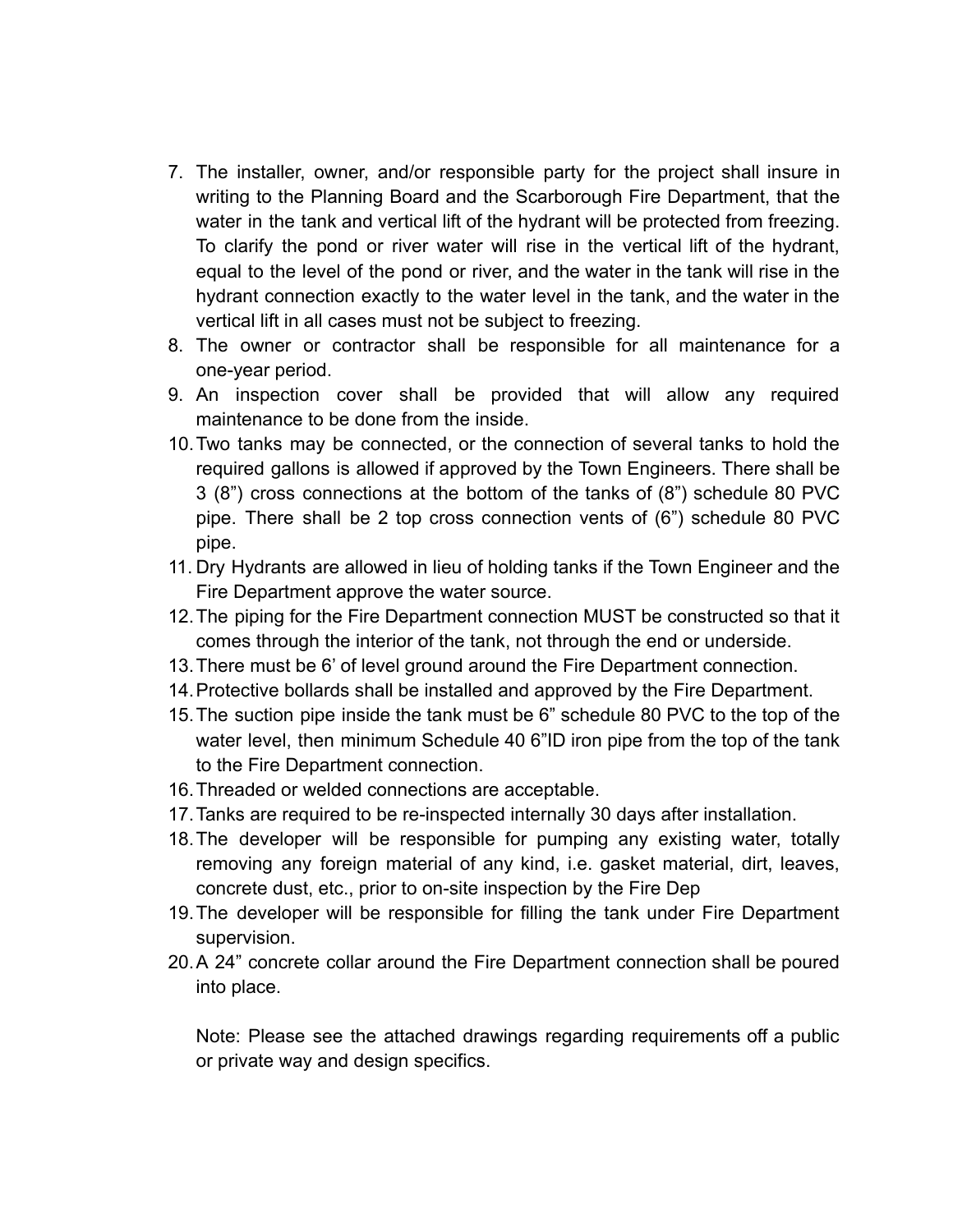